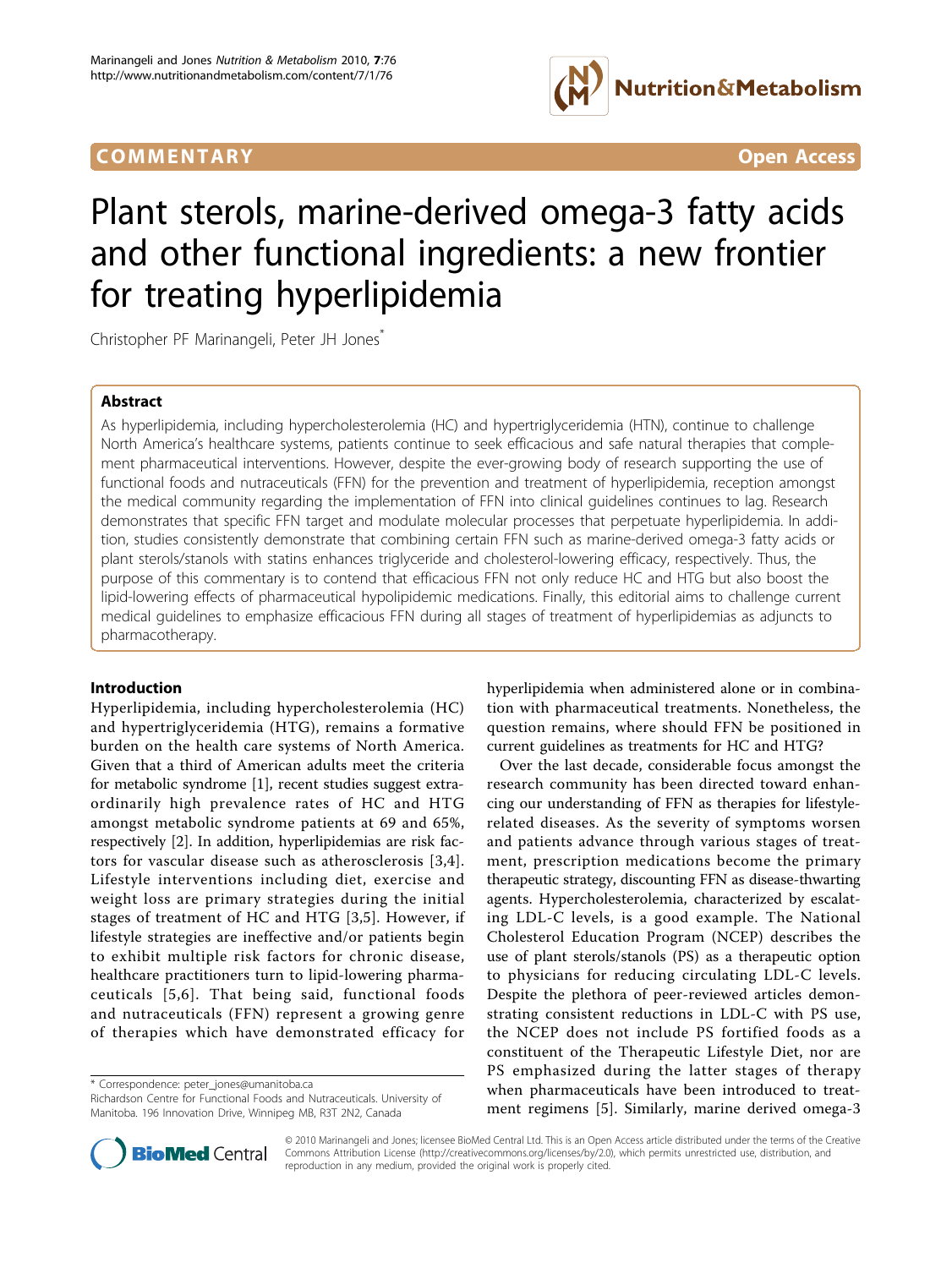<span id="page-1-0"></span>fatty acids (MOM-3), fibers, nuts, and soy proteins have all been shown to significantly reduce clinical endpoints associated with HTG and HC and as with PS, have not been adopted into treatment regimens either. In addition, research demonstrates that therapeutic FFN, such as PS and MOM-3, can complement pharmaceutical treatments, producing better clinical outcomes than pharmaco-mono-therapy [[7\]](#page-5-0).

Functional foods and nutraceuticals are not merely lifestyle interventions. Similar to pharmaceutical agents, FFN contain bioactive substances that, when administered at therapeutic doses, target and modulate biological processes that foster the development of disease (Figure 1). Thus, the gap that currently exists between FFN research and the medical community needs to be closed such that FFN can be implemented into clinical guidelines so that treatments for hyperlipidemia can be optimized throughout all stages of therapy (Figure [2](#page-2-0)).

## Clinical Efficacy of Functional Foods and Nutraceuticals for Treating Hyperlipidemia

Functional foods house bioactive compounds that elicit biological effects beyond that of providing nutrition. Typically functional foods can be consumed as whole foods or their bioactives can be extracted and added to other foods or concentrated into tablets, capsules or elixirs as nutraceuticals. The disease modulating effects of FFN have been known for decades. Over 50 years of



sterols (PS) displace dietary cholesterol from mixed micelles. Absorbed PS activate liver X receptor (LXR), increasing the expression of ATPbinding cassette G transporters (ABCG) which pump absorbed PS back into the intestinal lumen. 2. Marine-derived omega-3 fatty acids (MOM-3) increase the expression of peroxisome proliferator- $\alpha$  (PPAR- $\alpha$ ) and farnesol X receptor (FXR) while reducing the expression of hepatocyte nuclear-4 $\alpha$  (HNF-4 $\alpha$ ) and LXR. Altogether, modulation of transcription factors by MOM-3 increases triglyceride  $\beta$ -oxidation and expression of lipoprotein lipase (LPL) alongside a decrease in triglyceride synthesis. 3. Short-chain fatty acids (SCFA) produced from colonic fermentation of insoluble fibres decrease adipose lipolyisis, reducing circulating levels of non-esterified fatty acids (NEFA). Insoluble fibers have also been shown to inhibit excessive body fat accumulation which is hypothesized to propagate the expression of hepatic forkhead transcription factor (Foxa2), peroxisome proliferator-activated receptor (PPAR)- $\gamma$  coactivator  $\beta$  (Pgc-1 $\beta$ ), and PPAR- $\alpha$ , increasing hepatic triglyceride  $\beta$ -oxidation.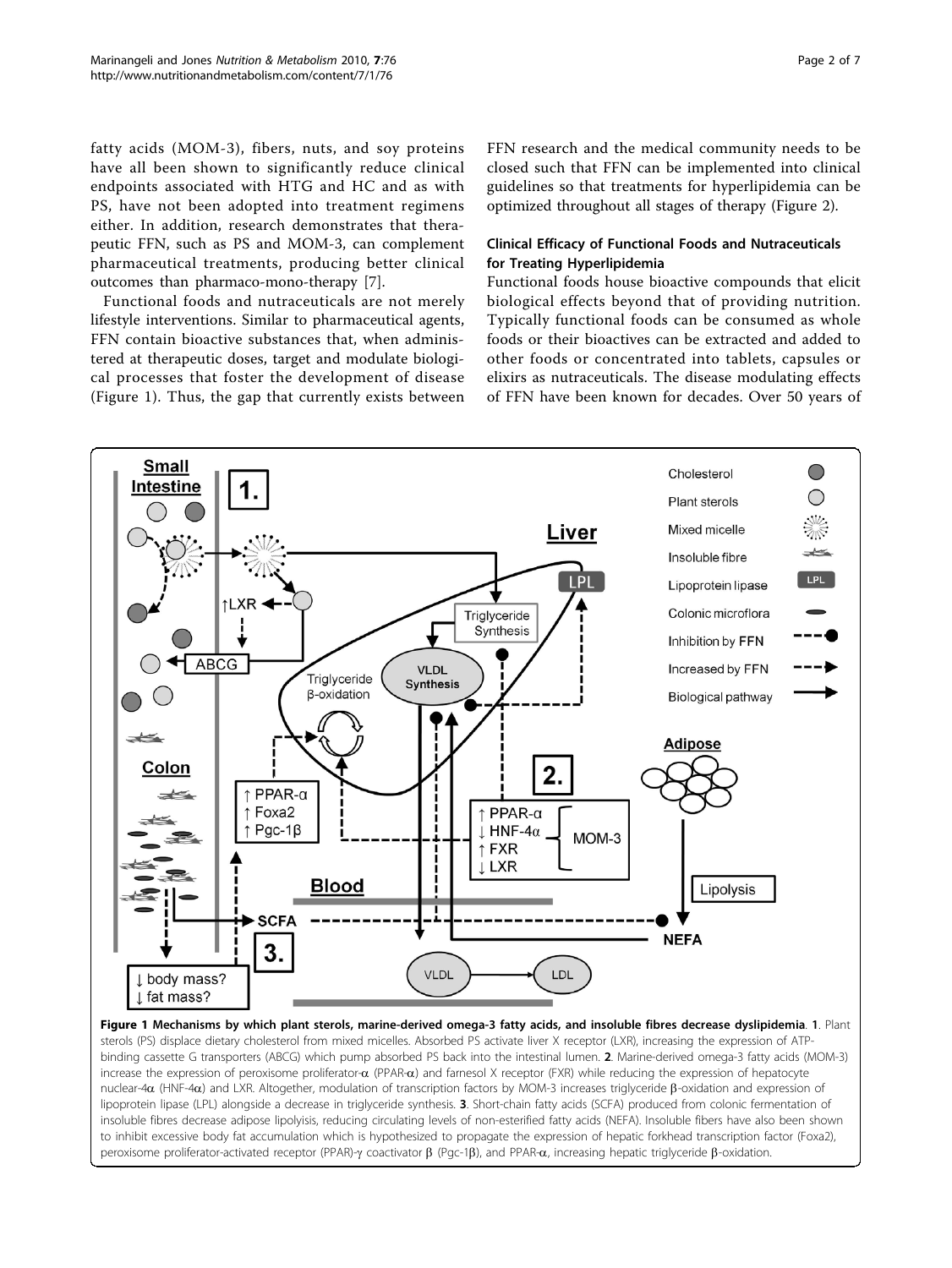<span id="page-2-0"></span>

research demonstrate that 1.5-2.5 g/d PS can reduce circulating LDL-C levels up to 15% [[8-10](#page-5-0)]. The positive correlation between PS-derived LDL-C lowering efficacy and baseline LDL-C levels [[11](#page-5-0)] indicate that the ability for PS to lower LDL-C actually improves as LDL-C levels escalate. Thus, individuals demonstrating the greatest risk of cardiovascular disease secondary to high LDL-C levels benefit the most from PS therapy. In addition, prospective analysis of men at high risk for cardiovascular disease revealed that a high PS-to-cholesterol ratio significantly reduced the relative hazard risk for mortality at 0.51 (95% CI, 0.30-0.87) compared to those with a low PS-to-cholesterol ratio [[12](#page-5-0)].

Similar to PS, the triglyceride-lowering effects of MOM-3 have been thoroughly researched [[13,14](#page-5-0)]. Studies have consistently demonstrated that 2-4 g/d supplemental MOM-3 reduce circulating triglycerides up to 34% in hypertriglyceridemic patients [[15\]](#page-5-0). The benefits of MOM-3 supplementation have also translated into reductions in hard endpoints. Results from the GISSIprevenzione study showed that four months of supplemental MOM-3 at 1 g/d in myocardial infarct patients demonstrated a 50% reduction in the risk of mortality [[16\]](#page-5-0). After 3.5 years, the overall risk of death and cardiovascular-related death was decreased 20% and 30%, respectively [[17\]](#page-5-0). Finally, a large clinical trial  $(n = 1)$ 18 645) with patients randomized to receive 1.8 g/d MOM-3 noted a 20% reduction in major coronary events over 5 years [[18](#page-5-0)]. Research demonstrates that MOM-3 are not only potent triglyceride-lowering agents, but also useful in reducing the risk of mortality.

Based on sound clinical research, effective dietary regimens incorporating soy protein, dietary fiber, PS and nuts have also been explored. When combined, constituents of this "Portfolio Diet" were shown to reduce LDL-C levels to the same extent as statin therapy at 29% and 31%, respectively [[19](#page-5-0)]. In addition to a 30% reduction in LDL-C levels, subjects consuming the Portfolio Diet demonstrated a decrease in small dense LDL particles (sdLDL) [[20\]](#page-5-0), a risk factor for atherosclerosis given their heightened susceptibility to oxidation and ability to penetrate arteriole walls [[21-23\]](#page-5-0). Moreover,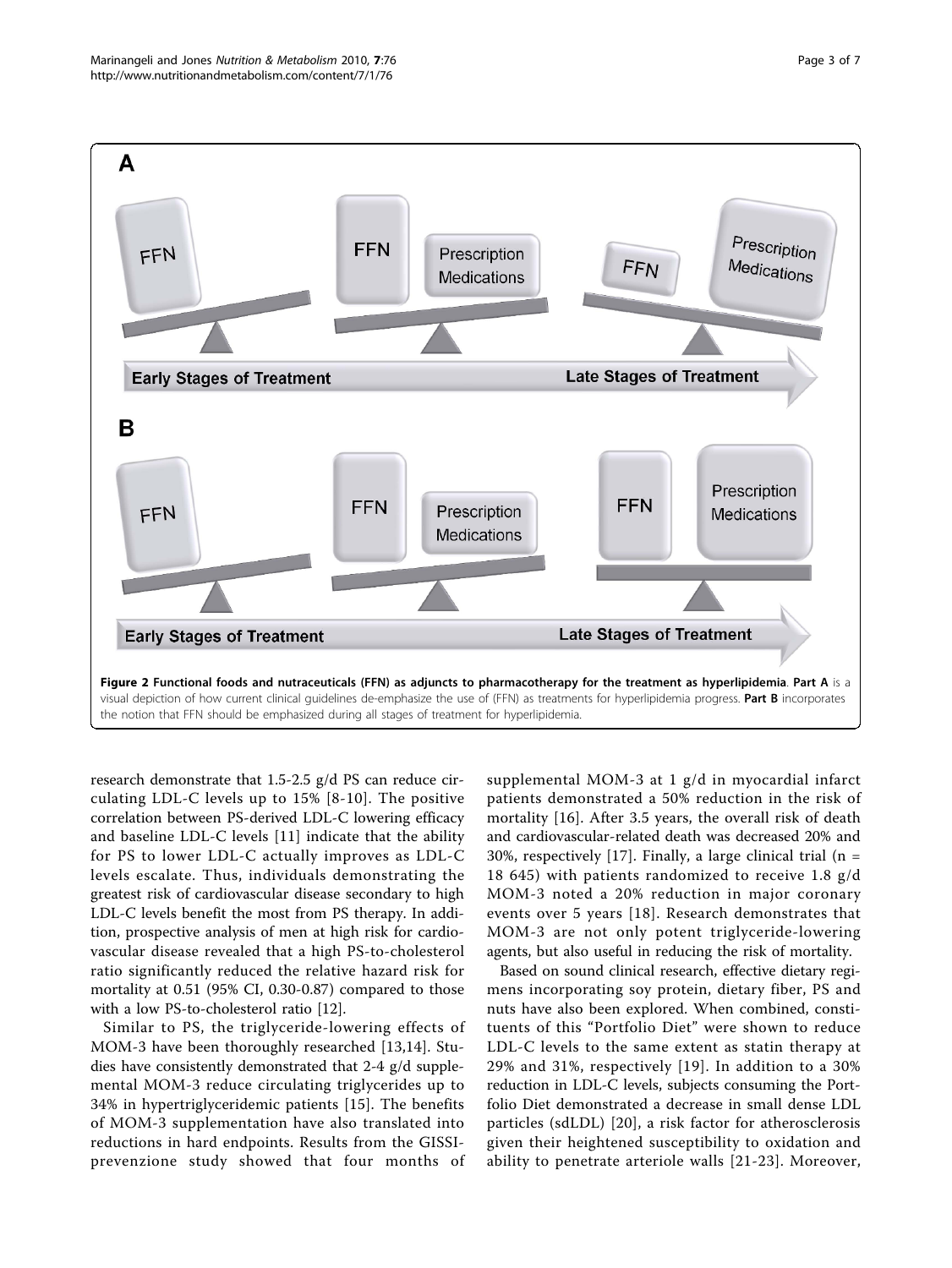when the effects of the Portfolio Diet and statin therapy on sdLDL were compared, the main site for reductions in circulating LDL-C levels for both strategies were attributed to a decrease in cholesterol found in the sdLDL subfraction at -0.69 mmol/L and -0.99 mmol/L, respectively [\[24](#page-5-0)]. Overall, MOM-3, PS and the Portfolio Diet highlight the medicinal potential of FFN as therapies for combating HC, HTG and subsequent deterioration of vascular function.

## Functional Foods and Nutraceuticals Target Biological Processes that Modulate Clinical Endpoints

FFN differ from most traditional diet-based lifestyle interventions because most dietary recommendations involve the limiting of factors that promote the development of hyperlipidemia such as saturated fat [[5](#page-5-0)]. FFN therapies on the other hand, assume a similar approach to pharmaceutical therapies and involve the introduction of bioactive compounds that target and positively modulate biological processes (Figure [1\)](#page-1-0). For example, fibrates, a category of common lipid-lowering medications, act as ligands for transcription factors, enhancing peroxisome proliferator-activated receptor alpha (PPAR- $\alpha$ ) activity, while reducting hepatocyte nuclear-4 $\alpha$ (HNF-4 $\alpha$ ) activity. The result is an increase in lipoprotein lipase expression and fatty acid oxidation, alongside a reduction in VLDL synthesis [[25](#page-5-0),[26\]](#page-5-0). Supplemental MOM-3 impose similar effects on triglyceride synthesis and oxidation via modulation of PPAR- $\alpha$  and HNF-4 $\alpha$ expression. In addition, MOM-3 also increase and decrease farnesol X receptor (FXR) and liver X receptor (LXR) expression, respectively, causing a down regulation in the expression of sterol-regulatory binding protein 1c (SREBP 1c) [[27](#page-5-0)]. SREBP 1c up-regulates the expression of genes involved in TG synthesis [\[28](#page-5-0)]. Overall, studies demonstrate that MOM-3 are similar to common prescription medications in that they modulate the biological processes that regulate TG metabolism.

Plant sterols' cholesterol-lowering mechanism of action is inhibition of dietary cholesterol absorption in the small intestine by displacing exogenous cholesterol from mixed micelles. Studies demonstrate that PS act as agonists for LXR and subsequently increase the expression of ATP-binding cassette G (ABCG) transporters within the epithelial membrane [[29\]](#page-5-0). ABCG transporters prevent excessive absorption of PS by pumping intracellular PS from epithelial cells back into the intestinal lumen [[30\]](#page-5-0). A relatively small proportion of individuals possess a genetic condition called sitosterolemia whereby high levels of PS are absorbed and are atherogenic. Thus, an evolutionary presence of PS within the diet is suggested by the fact that PS facilitate their own removal from the body, where high levels of PS are not permitted to accumulate in the blood.

In addition to impaired glucose metabolism, insulin resistance propagates dyslipidemia via increased de novo lipogenesis and high levels of circulating VLDL and LDL particles [[31\]](#page-5-0). Typically, insulin resistance is linked to obesity, fostering adipose lipolysis and increased levels of circulating non-esterified fatty acids (NEFA). NEFA induce insulin resistance by inhibiting intracellular signaling processes downstream of insulin/insulin-receptor interactions [[32](#page-5-0)]. Dietary insoluble fibres have been linked to reductions in insulin resistance [[33](#page-5-0),[34\]](#page-5-0). Although mechanisms are not completely understood, it is hypothesized that colonic fermentation of insoluble fibre produces short-chain fatty acids (SCFA) which subsequently reduce lipolysis and circulating NEFA [\[35](#page-5-0)]. Recently, Roberston et al. [[36\]](#page-5-0) demonstrated that 30 g/d supplemental resistant starch, a type of insoluble fibre, increased insulin sensitivity alongside SCFA uptake by muscle and adipose, circulating levels of ghrelin and expression of adipose lipoprotein lipase. A recent comparison of the metabolic effects of insoluble and soluble fibre in mice revealed that, in addition to lower insulin resistance, mice fed insoluble fibre demonstrated lower body weight and fat mass despite no differences in energy intake [[37\]](#page-5-0). Expression of G-protein coupled receptor 40 (GPR40) in adipose tissue was also lower in mice fed insoluble fibre. Decreased expression of GPR40 has been linked to reduced obesity-induced insulin secretion by pancreatic  $\beta$ -cells [\[38](#page-5-0)]. Finally, the present study noted increased expression of transcription factors that are associated with triglyceride beta oxidation including hepatic forkhead transcription factor (Foxa2), peroxisome proliferator-activated receptor (PPAR)-g coactivator  $\beta$  (Pgc-1 $\beta$ ), and PPAR- $\alpha$  [[37](#page-5-0)]. The authors attribute enhanced expression of transcription factors to the effect of insoluble fibre on inhibiting excessive weight gain and body fat accumulation. Increased lipid oxidation was reflected in liver homogenates demonstrating lowering triglyceride levels in mice fed insoluble fibre compared to soluble fibre [[37](#page-5-0)]. Research demonstrates that insoluble fibres modulate hepatic and adipose tissue metabolism, reducing insulin resistance as well as processes that lead to diabetic dyslipidemia. FFN need to be viewed as treatments that can profoundly benefit hyperlipidemic-related disease outcomes.

## Functional Foods and Nutraceuticals as Adjuncts to Pharmaceutical Therapies

The purpose of this commentary is not to discourage the use of pharmaceuticals. Such interventions are an invaluable part of global healthcare systems. The present aim is to emphasize that not only do specific FFN target biological processes that propagate hyperlipidemia, but that certain FFN can serve as beneficial adjunctive treatments which enhance pharmacotherapy. Combining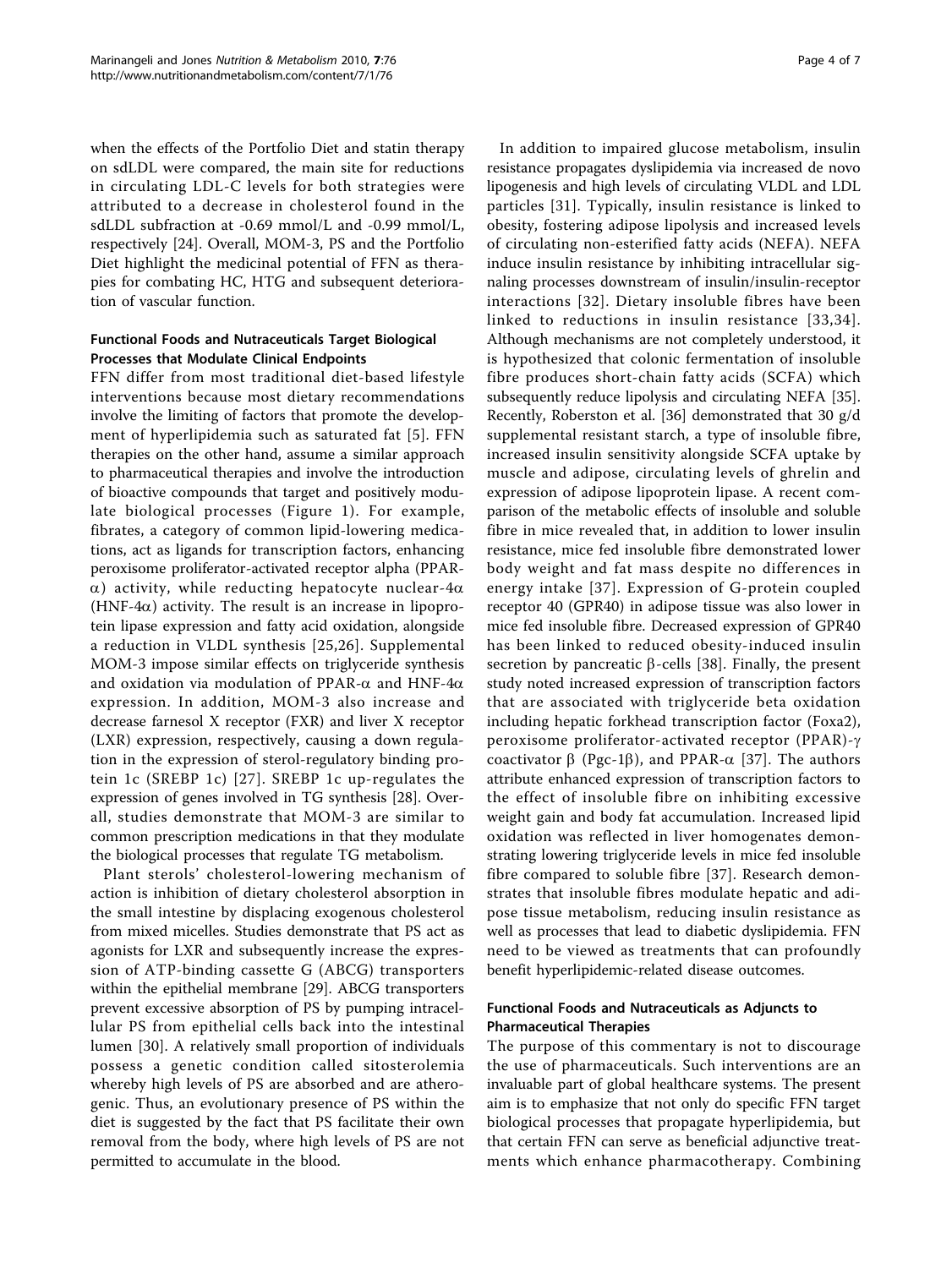<span id="page-4-0"></span>MOM-3 and/or PS with statin therapy has been shown to reduce triglyceride and LDL-C levels by an additional 15% and 17%, respectively [[39,](#page-5-0)[40](#page-6-0)]. Moreover, PS/statin treatments can lower LDL-C levels equivalent to a double dose of statins (-39%) [\[41](#page-6-0)]. Comparing 40 mg/d simvastatin to therapeutic lifestyle interventions that combined MOM-3 and Chinese red yeast rice noted similar reductions in LDL-C levels between groups at 39 and 42%, respectively [\[42](#page-6-0)]. However, subjects consuming MOM-3 and red yeast rice also noted a 29% reduction in triglyceride levels, an observation not demonstrated with statins alone. We acknowledge that Chinese red yeast rice is a natural source of lovastatin [[43\]](#page-6-0). However, the amount of Chinese red yeast rice-derived lovastatin provided in the present study was only 10-15 mg/d, far less than a therapeutic dose of prescription statin [[42](#page-6-0)]. This suggests that PS alongside a low-dose of statin may provide the same LDL-C-lowering efficacy as typical statin treatments minus the side-effects. Observations that FFN/prescription therapies produce additive or synergistic effects are encouraging. However, a need continues to exist for pertinent developments in FFN research to be openly communicated to healthcare practitioners so that they may be implemented into current clinical guidelines and utilized by physicians to treat hyperlipidemia.

## Future Directions for Incorporating Functional Foods and Nutraceuticals into Hyperlipidemic Clinical Guidelines

Clearly, not every identified bioactive that elicits a beneficial effect on blood lipid levels will be a candidate for inclusion into medicinal treatment guidelines. Dosage, reproducible efficacy, and especially safety, must be thoroughly examined prior to their approval and implementation. However, FFN such as PS and MOM-3, which together amount to a surplus of safety, efficacy and mechanistic studies, need to be examined as suitable candidates as late-stage adjuncts to prescription medications as treatments for dyslipidemia. Moreover, similar to medications, patients must be individually assessed as to whether they would benefit from FFN/ prescription regimens. For example, patients diagnosed with sitosterolemia, as described above, would obviously not be suitable for PS therapy. Other strategies such as the Portfolio Diet, which includes PS, could likely be implemented into patients' hypolipidemic treatment regimens with minimal concern considering many components of the Portfolio Diet such as soy proteins, fibre and nuts are common dietary constituents. Increasing the presence of FFN within clinical guidelines requires systematic evaluation of candidate FFN and these processes are beyond the scope of this commentary. Nonetheless, the advent of combination FFN/prescription therapies will require that physicians undergo additional nutritional training and likely enhance dietitians' role in executing patient treatment regimens, especially when whole foods are utilized as vehicles for administering FFN.

#### Conclusions

Despite clinical studies showing that therapeutic dosages of FFN effectively target and modulate biological processes that foster the development of hyperlipidemia, FFN continue to be overshadowed by prescription medications as patients progress through consecutive stages of treatment. Research demonstrates that specific FFN are efficacious adjuncts to pharmacotherapy for the treatment of hyperlipidemia. Hence, it is imperative that developments in FFN research are incorporated into current clinical guidelines that are used for treating HC and HTG. In the wake of current prevalence rates of hyperlipidemia amongst people with metabolic syndrome FFN can serve as efficacious adjuncts to pharmotherapy during all stages of treatment.

#### Abbreviations

ABCG: ATP-binding cassette G transporter; FFN: functional foods and nutraceuticals; Foxa2: hepatic forkhead transcription factor; FXR: farnesol X receptor; HC: hypercholesterolemia; HNR-4a: hepatic nuclear receptor-4 alpha; HTG: hypertriglyceridemia; LDL-C: low density lipoprotein-cholesterol; LPL: lipoprotein lipase; LXR: liver X receptor; MOM-: marine-derived omega-3 fatty acids; Pgc-1B: peroxisome proliferator-activated receptor (PPAR)- $\gamma$ coactivator b; PPAR: peroxisome proliferator receptor; PPAR-a: peroxisome proliferator receptor alpha; PS: plant sterols and/or plant stanols; VLDL: very low density lipoprotein.

#### Authors' contributions

CPFM and PJHJ equally contributed to conceptualizing and writing the present commentary. Both authors have read and approved the final manuscript.

#### Authors Information

Christopher P.F. Marinangeli is a PhD candidate at the University of Manitoba's Richardson Centre for Functional Foods and Nutraceuticals. The focus of Mr. Marinangeli's research is evaluating the efficacy of functional food ingredients on indices of cardiovascular disease and diabetes. Dr. Peter J.H Jones, holds a Canada Research Chair in Functional Foods and Nutrition at the University of Manitoba. Dr Jones serves as Director of the Richardson Centre for Functional Foods and Nutraceuticals. Dr. Jones is a professor in the Departments of Food Science and Human Nutritional Sciences. Dr Jones' research interests cover cholesterol, fat and energy metabolism. Dr. Jones has published over 250 peer-reviewed research articles and reviews in international journals, as well as chapters in leading nutrition textbooks.

#### Competing interests

The authors declare that they have no competing interests.

Received: 26 June 2010 Accepted: 28 September 2010 Published: 28 September 2010

#### References

- Ervin RB: Prevalence of Metabolic Syndrome Among Adults 20 Years of Age and Over, by Sex, Age, Race and Ethnicity, and Body Mass Index: United States, 2003-2006. In National Health and Statistics Report. Hyattsville 2009, 1-8.
- 2. Tokareva ZN, Mamedov MN, Deev AD, Evdokimova AA, Oganov RG: Prevalence and specific features of metabolic syndrome in urban adult population. Cardiovascular Therapy and Prevention 9:10-14.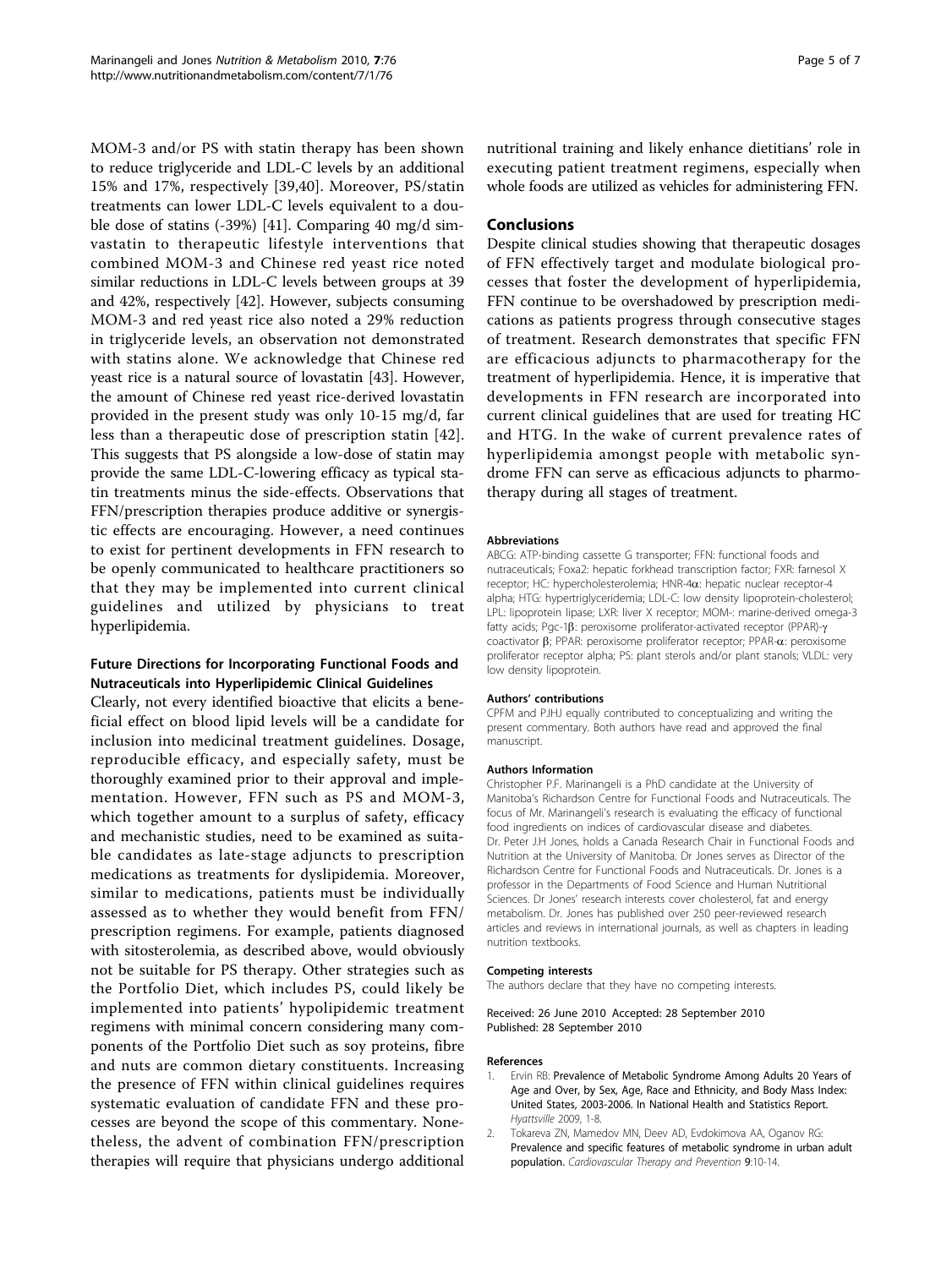- <span id="page-5-0"></span>3. Yuan G, Al-Shali KZ, Hegele RA: [Hypertriglyceridemia: its etiology, effects](http://www.ncbi.nlm.nih.gov/pubmed/17420495?dopt=Abstract) [and treatment.](http://www.ncbi.nlm.nih.gov/pubmed/17420495?dopt=Abstract) CMAJ 2007, 176:1113-1120.
- 4. Steinberg D: Hypercholesterolemia and inflammation in atherogenesis: Two sides of the same coin. Molecular Nutrition & Food Research 2005, 49:995-998.
- Jehle AJ: Third Report of the National Cholesterol Education Program (NCEP) Expert Panel on Detection, Evaluation, and Treatment of High Blood Cholesterol in Adults (Adult Treatment Panel III). National Cholesterol Education Program National Heart, Lung, and Blood Institute, National Institutes of Health 2002.
- 6. Grundy SM, Cleeman JI, Daniels SR, Donato KA, Eckel RH, Franklin BA, Gordon DJ, Krauss RM, Savage PJ, Smith SC Jr, Spertus JA, Costa F: [Diagnosis and management of the metabolic syndrome: an American](http://www.ncbi.nlm.nih.gov/pubmed/16157765?dopt=Abstract) [Heart Association/National Heart, Lung, and Blood Institute Scientific](http://www.ncbi.nlm.nih.gov/pubmed/16157765?dopt=Abstract) [Statement.](http://www.ncbi.nlm.nih.gov/pubmed/16157765?dopt=Abstract) Circulation 2005, 112:2735-2752.
- 7. Castro Cabezas M, de Vries JH, Van Oostrom AJ, Iestra J, van Staveren WA: [Effects of a stanol-enriched diet on plasma cholesterol and triglycerides](http://www.ncbi.nlm.nih.gov/pubmed/17000189?dopt=Abstract) [in patients treated with statins.](http://www.ncbi.nlm.nih.gov/pubmed/17000189?dopt=Abstract) J Am Diet Assoc 2006, 106:1564-1569.
- Jones PJH, Ntanios FY, Raeini-Sarjaz M, Vanstone CA: [Cholesterol-lowering](http://www.ncbi.nlm.nih.gov/pubmed/10357732?dopt=Abstract) [efficacy of a sitostanol-containing phytosterol mixture with a prudent](http://www.ncbi.nlm.nih.gov/pubmed/10357732?dopt=Abstract) [diet in hyperlipidemic men.](http://www.ncbi.nlm.nih.gov/pubmed/10357732?dopt=Abstract) American Journal of Clinical Nutrition 1999, 69:1144-1150.
- 9. Thompson GR. Grundy SM: [History and development of plant sterol and](http://www.ncbi.nlm.nih.gov/pubmed/15992509?dopt=Abstract) [stanol esters for cholesterol-lowering purposes.](http://www.ncbi.nlm.nih.gov/pubmed/15992509?dopt=Abstract) American Journal of Cardiology 2005, 96:3D-9D.
- 10. Best MM, Duncan CH, Van Loon EJ, Wathen JD: [Lowering of serum](http://www.ncbi.nlm.nih.gov/pubmed/13182752?dopt=Abstract) [cholesterol by the administration of a plant sterol.](http://www.ncbi.nlm.nih.gov/pubmed/13182752?dopt=Abstract) Circulation 1954, 10:201-206.
- 11. Demonty I, Ras RT, van der Kniap HCM, Duchateau G, Meijer L, Zock PL, Geleijnse JM, Trautwein EA: [Continuous Dose-Response Relationship of](http://www.ncbi.nlm.nih.gov/pubmed/19091798?dopt=Abstract) [the LDL-Cholesterol-Lowering Effect of Phytosterol Intake.](http://www.ncbi.nlm.nih.gov/pubmed/19091798?dopt=Abstract) Journal of Nutrition 2009, 139:271-284.
- 12. Strandberg TE, Gylling H, Tilvis RS, Miettinen TA: [Serum plant and other](http://www.ncbi.nlm.nih.gov/pubmed/19962145?dopt=Abstract) [noncholesterol sterols, cholesterol metabolism and 22-year mortality](http://www.ncbi.nlm.nih.gov/pubmed/19962145?dopt=Abstract) [among middle-aged men.](http://www.ncbi.nlm.nih.gov/pubmed/19962145?dopt=Abstract) Atherosclerosis 2009, 210:282-287.
- 13. Dyerberg J, Bang HO: [Haemostatic function and platelet polyunsaturated](http://www.ncbi.nlm.nih.gov/pubmed/89498?dopt=Abstract) [fatty acids in Eskimos.](http://www.ncbi.nlm.nih.gov/pubmed/89498?dopt=Abstract) Lancet 1979, 2:433-435.
- 14. Dyerberg J, Bang HO, Hjorne N: [Fatty acid composition of the plasma](http://www.ncbi.nlm.nih.gov/pubmed/1163480?dopt=Abstract) [lipids in Greenland Eskimos.](http://www.ncbi.nlm.nih.gov/pubmed/1163480?dopt=Abstract) Am J Clin Nutr 1975, 28:958-966.
- 15. Harris WS: [n-3 fatty acids and serum lipoproteins: human studies.](http://www.ncbi.nlm.nih.gov/pubmed/9129504?dopt=Abstract) Am J Clin Nutr 1997, 65:1645S-1654S.
- 16. Marchioli R, Barzi F, Bomba E, Chieffo C, Di Gregorio D, Di Mascio R, Franzosi MG, Geraci E, Levantesi G, Maggioni AP, Mantini L, Marfisi RM, Mastrogiuseppe G, Mininni N, Nicolosi GL, Santini M, Schweiger C, Tavazzi L, Tognoni G, Tucci C, Valagussa F: [Early protection against sudden death by](http://www.ncbi.nlm.nih.gov/pubmed/11997274?dopt=Abstract) [n-3 polyunsaturated fatty acids after myocardial infarction - Time-course](http://www.ncbi.nlm.nih.gov/pubmed/11997274?dopt=Abstract) [analysis of the results of the Gruppo Italiano per lo Studio della](http://www.ncbi.nlm.nih.gov/pubmed/11997274?dopt=Abstract) Sopravvivenza nell'[Infarto Miocardico \(GISSI\)-Prevenzione.](http://www.ncbi.nlm.nih.gov/pubmed/11997274?dopt=Abstract) Circulation 2002, 105:1897-1903.
- 17. Valagussa F, Franzosi MG, Geraci E, Mininni N, Nicolosi GL, Santini M, Tavazzi L, Vecchio C, Marchioli R, Bomba E, Chieffo C, Maggioni AP, Schweiger C, Tognoni G, Barzi F, Flamminio AV, Marfisi RM, Olivieri M, Pera C, Polidoro A, Santoro E, Zama R, Pagliaro L, Correale E, Del Favero A, Loi U, Marubini E, Campolo L, Casari A, Di Minno G, Donati MB, Galli M, Gattone M, Garattini S, Mancini M, Marino P, Santoro GM, Scardulla C, Specchia G, Cericola A, Di Gregorio D, Di Mascio R, Levantesi G, Mantini L, Mastrogiuseppe G, Tucci C, Mocarelli P, Baldinelli R, Ceriotti F, Colonna A, Cortese C, Fortunato G, Franzini C, Gonano F, Graziani MS: [Dietary](http://www.ncbi.nlm.nih.gov/pubmed/10465168?dopt=Abstract) [supplementation with n-3 polyunsaturated fatty acids and vitamin E](http://www.ncbi.nlm.nih.gov/pubmed/10465168?dopt=Abstract) [after myocardial infarction: results of the GISSI-Prevenzione trial.](http://www.ncbi.nlm.nih.gov/pubmed/10465168?dopt=Abstract) Lancet 1999, 354:447-455.
- 18. Yokoyama M, Origasa H, Matsuzaki M, Matsuzawa Y, Saito Y, Ishikawa Y, Oikawa S, Sasaki J, Hishida H, Itakura H, Kita T, Kitabatake A, Nakaya N, Sakata T, Shimada K, Shirato K: [Effects of eicosapentaenoic acid on major](http://www.ncbi.nlm.nih.gov/pubmed/17398308?dopt=Abstract) [coronary events in hypercholesterolaemic patients \(JELIS\): a randomised](http://www.ncbi.nlm.nih.gov/pubmed/17398308?dopt=Abstract) [openlabel, blinded endpoint analysis.](http://www.ncbi.nlm.nih.gov/pubmed/17398308?dopt=Abstract) Lancet 2007, 369:1090-1098.
- 19. Jenkins DJ, Kendall CW, Marchie A, Faulkner DA, Wong JM, de Souza R, Emam A, Parker TL, Vidgen E, Lapsley KG, Trautwein EA, Josse RG, Leiter LA, Connelly PW: [Effects of a dietary portfolio of cholesterol-lowering foods](http://www.ncbi.nlm.nih.gov/pubmed/12876093?dopt=Abstract) [vs lovastatin on serum lipids and C-reactive protein.](http://www.ncbi.nlm.nih.gov/pubmed/12876093?dopt=Abstract) JAMA 2003, 290:502-510.
- 20. Lamarche B, Desroches S, Jenkins DJ, Kendall CW, Marchie A, Faulkner D, Vidgen E, Lapsley KG, Trautwein EA, Parker TL, Josse RG, Leiter LA, Connelly PW: [Combined effects of a dietary portfolio of plant sterols,](http://www.ncbi.nlm.nih.gov/pubmed/15522135?dopt=Abstract) [vegetable protein, viscous fibre and almonds on LDL particle size.](http://www.ncbi.nlm.nih.gov/pubmed/15522135?dopt=Abstract) Br J Nutr 2004, 92:657-663.
- 21. Norata GD, Raselli S, Grigore L, Garlaschelli K, Vianello D, Bertocco S, Zambon A, Catapano AL: [Small dense LDL and VLDL predict common](http://www.ncbi.nlm.nih.gov/pubmed/19376517?dopt=Abstract) [carotid artery IMT and elicit an inflammatory response in peripheral](http://www.ncbi.nlm.nih.gov/pubmed/19376517?dopt=Abstract) [blood mononuclear and endothelial cells.](http://www.ncbi.nlm.nih.gov/pubmed/19376517?dopt=Abstract) Atherosclerosis 2009, 206:556-562.
- 22. Bjornheden T, Babyi A, Bondjers G, Wiklund O: [Accumulation of](http://www.ncbi.nlm.nih.gov/pubmed/8782836?dopt=Abstract) [lipoprotein fractions and subfractions in the arterial wall, determined in](http://www.ncbi.nlm.nih.gov/pubmed/8782836?dopt=Abstract) [an in vitro perfusion system.](http://www.ncbi.nlm.nih.gov/pubmed/8782836?dopt=Abstract) Atherosclerosis 1996, 123:43-56.
- 23. Koba S, Hirano T, Kondo T, Shibata M, Suzuki H, Murakami M, Geshi E, Katagiri T: [Significance of small dense low-density lipoproteins and other](http://www.ncbi.nlm.nih.gov/pubmed/12486427?dopt=Abstract) [risk factors in patients with various types of coronary heart disease.](http://www.ncbi.nlm.nih.gov/pubmed/12486427?dopt=Abstract) American Heart Journal 2002, 144:1026-1035.
- 24. Gigleux I, Jenkins DJ, Kendall CW, Marchie A, Faulkner DA, Wong JM, de Souza R, Emam A, Parker TL, Trautwein EA, Lapsley KG, Connelly PW, Lamarche B: [Comparison of a dietary portfolio diet of cholesterol](http://www.ncbi.nlm.nih.gov/pubmed/17663803?dopt=Abstract)[lowering foods and a statin on LDL particle size phenotype in](http://www.ncbi.nlm.nih.gov/pubmed/17663803?dopt=Abstract) [hypercholesterolaemic participants.](http://www.ncbi.nlm.nih.gov/pubmed/17663803?dopt=Abstract) Br J Nutr 2007, 98:1229-1236.
- 25. Staels B, Dallongeville J, Auwerx J, Schoonjans K, Leitersdorf E, Fruchart JC: [Mechanism of action of fibrates on lipid and lipoprotein metabolism.](http://www.ncbi.nlm.nih.gov/pubmed/9808609?dopt=Abstract) Circulation 1998, 98:2088-2093.
- 26. Hertz R, Sheena V, Kalderon B, Berman I, Bar-Tana J: [Suppression of](http://www.ncbi.nlm.nih.gov/pubmed/11301038?dopt=Abstract) [hepatocyte nuclear factor-4alpha by acyl-CoA thioesters of](http://www.ncbi.nlm.nih.gov/pubmed/11301038?dopt=Abstract) [hypolipidemic peroxisome proliferators.](http://www.ncbi.nlm.nih.gov/pubmed/11301038?dopt=Abstract) Biochem Pharmacol 2001, 61:1057-1062.
- 27. Davidson MH: [Mechanisms for the hypotriglyceridemic effect of marine](http://www.ncbi.nlm.nih.gov/pubmed/16919514?dopt=Abstract) [omega-3 fatty acids.](http://www.ncbi.nlm.nih.gov/pubmed/16919514?dopt=Abstract) Am J Cardiol 2006, 98:27i-33i.
- 28. Kim HJ, Takahashi M, Ezaki O: [Fish oil feeding decreases mature sterol](http://www.ncbi.nlm.nih.gov/pubmed/10464332?dopt=Abstract) [regulatory element-binding protein 1 \(SREBP-1\) by down-regulation of](http://www.ncbi.nlm.nih.gov/pubmed/10464332?dopt=Abstract) [SREBP-1c mRNA in mouse liver. A possible mechanism for down](http://www.ncbi.nlm.nih.gov/pubmed/10464332?dopt=Abstract)[regulation of lipogenic enzyme mRNAs.](http://www.ncbi.nlm.nih.gov/pubmed/10464332?dopt=Abstract) J Biol Chem 1999, 274:25892-25898.
- 29. Plat J, Nichols JA, Mensink RP: [Plant sterols and stanols: effects on mixed](http://www.ncbi.nlm.nih.gov/pubmed/16150823?dopt=Abstract) [micellar composition and LXR \(target gene\) activation.](http://www.ncbi.nlm.nih.gov/pubmed/16150823?dopt=Abstract) J Lipid Res 2005, 46:2468-2476.
- 30. Plat J, Mensink RP: [Increased intestinal ABCA1 expression contributes to](http://www.ncbi.nlm.nih.gov/pubmed/12153993?dopt=Abstract) [the decrease in cholesterol absorption after plant stanol consumption.](http://www.ncbi.nlm.nih.gov/pubmed/12153993?dopt=Abstract) FASEB J 2002, 16:1248-1253
- 31. Avramoglu RK, Basciano H, Adeli K: [Lipid and lipoprotein dysregulation in](http://www.ncbi.nlm.nih.gov/pubmed/16480697?dopt=Abstract) [insulin resistant states.](http://www.ncbi.nlm.nih.gov/pubmed/16480697?dopt=Abstract) Clin Chim Acta 2006, 368:1-19.
- 32. Savage DB, Petersen KF, Shulman GI: [Disordered lipid metabolism and the](http://www.ncbi.nlm.nih.gov/pubmed/17429039?dopt=Abstract) [pathogenesis of insulin resistance.](http://www.ncbi.nlm.nih.gov/pubmed/17429039?dopt=Abstract) Physiol Rev 2007, 87:507-520.
- 33. Weickert MO, Mohlig M, Schofl C, Arafat AM, Otto B, Viehoff H, Koebnick C, Kohl A, Spranger J, Pfeiffer AF: [Cereal fiber improves whole-body insulin](http://www.ncbi.nlm.nih.gov/pubmed/16567814?dopt=Abstract) [sensitivity in overweight and obese women.](http://www.ncbi.nlm.nih.gov/pubmed/16567814?dopt=Abstract) Diabetes Care 2006, 29:775-780.
- 34. Schulze MB, Schulz M, Heidemann C, Schienkiewitz A, Hoffmann K, Boeing H: [Fiber and magnesium intake and incidence of type 2](http://www.ncbi.nlm.nih.gov/pubmed/17502538?dopt=Abstract) [diabetes: a prospective study and meta-analysis.](http://www.ncbi.nlm.nih.gov/pubmed/17502538?dopt=Abstract) Arch Intern Med 2007, 167:956-965.
- 35. Robertson MD: [Metabolic cross talk between the colon and the](http://www.ncbi.nlm.nih.gov/pubmed/17637087?dopt=Abstract) [periphery: implications for insulin sensitivity.](http://www.ncbi.nlm.nih.gov/pubmed/17637087?dopt=Abstract) Proc Nutr Soc 2007, 66:351-361.
- 36. Robertson MD, Bickerton AS, Dennis AL, Vidal H, Frayn KN: [Insulin](http://www.ncbi.nlm.nih.gov/pubmed/16155268?dopt=Abstract)[sensitizing effects of dietary resistant starch and effects on skeletal](http://www.ncbi.nlm.nih.gov/pubmed/16155268?dopt=Abstract) [muscle and adipose tissue metabolism.](http://www.ncbi.nlm.nih.gov/pubmed/16155268?dopt=Abstract) Am J Clin Nutr 2005, 82:559-567.
- 37. Isken F, Klaus S, Osterhoff M, Pfeiffer AF, Weickert MO: [Effects of long-term](http://www.ncbi.nlm.nih.gov/pubmed/19369060?dopt=Abstract) [soluble vs. insoluble dietary fiber intake on high-fat diet-induced obesity](http://www.ncbi.nlm.nih.gov/pubmed/19369060?dopt=Abstract) [in C57BL/6J mice.](http://www.ncbi.nlm.nih.gov/pubmed/19369060?dopt=Abstract) J Nutr Biochem 2010, 21:278-284.
- 38. Steneberg P, Rubins N, Bartoov-Shifman R, Walker MD, Edlund H: [The FFA](http://www.ncbi.nlm.nih.gov/pubmed/16054069?dopt=Abstract) [receptor GPR40 links hyperinsulinemia, hepatic steatosis, and impaired](http://www.ncbi.nlm.nih.gov/pubmed/16054069?dopt=Abstract) [glucose homeostasis in mouse.](http://www.ncbi.nlm.nih.gov/pubmed/16054069?dopt=Abstract) Cell Metab 2005, 1:245-258.
- Maki KC, McKenney JM, Reeves MS, Lubin BC, Dicklin MR: [Effects of adding](http://www.ncbi.nlm.nih.gov/pubmed/18678300?dopt=Abstract) [prescription omega-3 acid ethyl esters to simvastatin \(20 mg/day\) on](http://www.ncbi.nlm.nih.gov/pubmed/18678300?dopt=Abstract) [lipids and lipoprotein particles in men and women with mixed](http://www.ncbi.nlm.nih.gov/pubmed/18678300?dopt=Abstract) [dyslipidemia.](http://www.ncbi.nlm.nih.gov/pubmed/18678300?dopt=Abstract) Am J Cardiol 2008, 102:429-433.